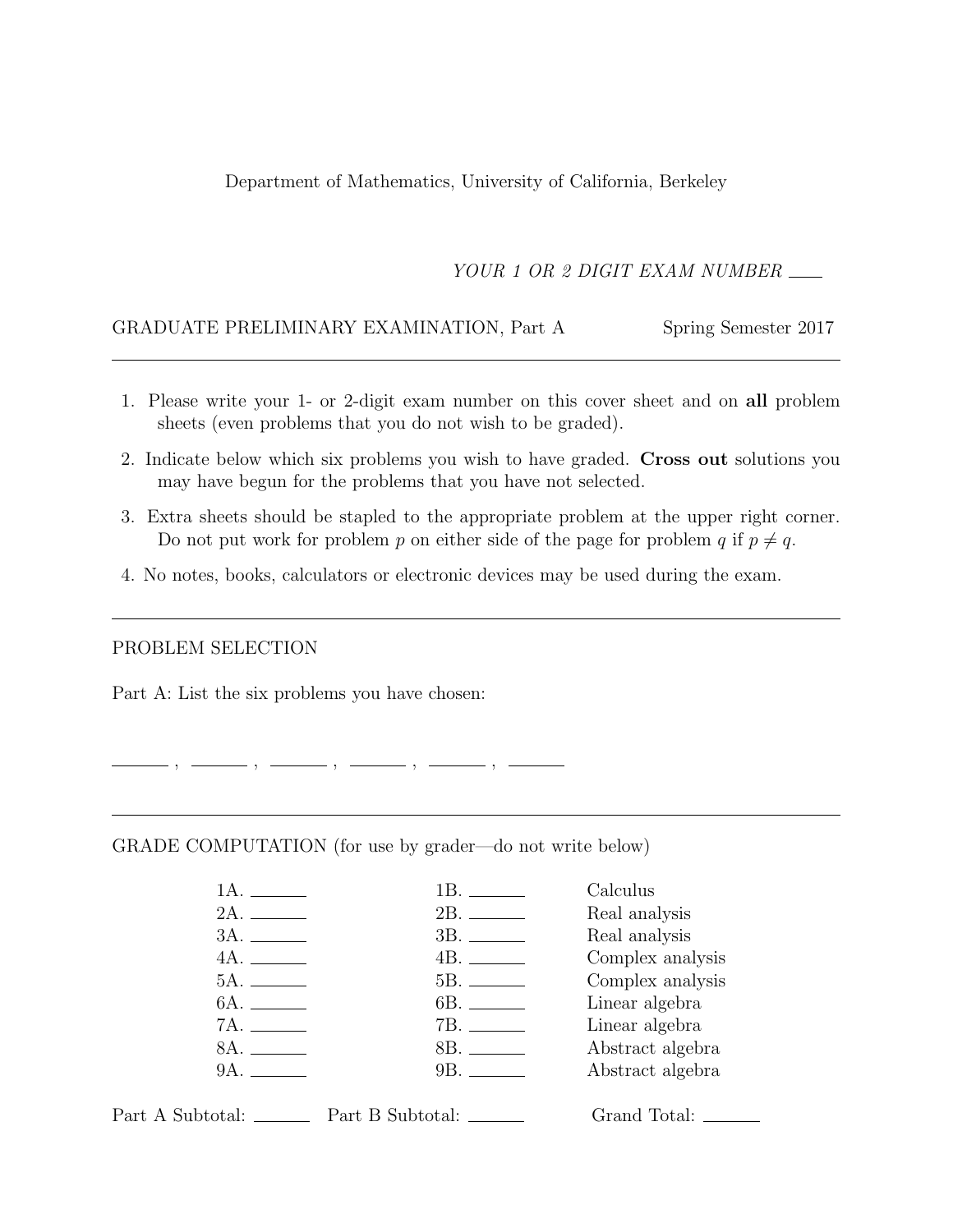# Problem 1A. Score:

Show that the following improper Riemann integrals exist and are equal:

$$
\int_{-\infty}^{\infty} \frac{\sin(x)}{x} dx = \int_{-\infty}^{\infty} \frac{\sin^2(x)}{x^2} dx
$$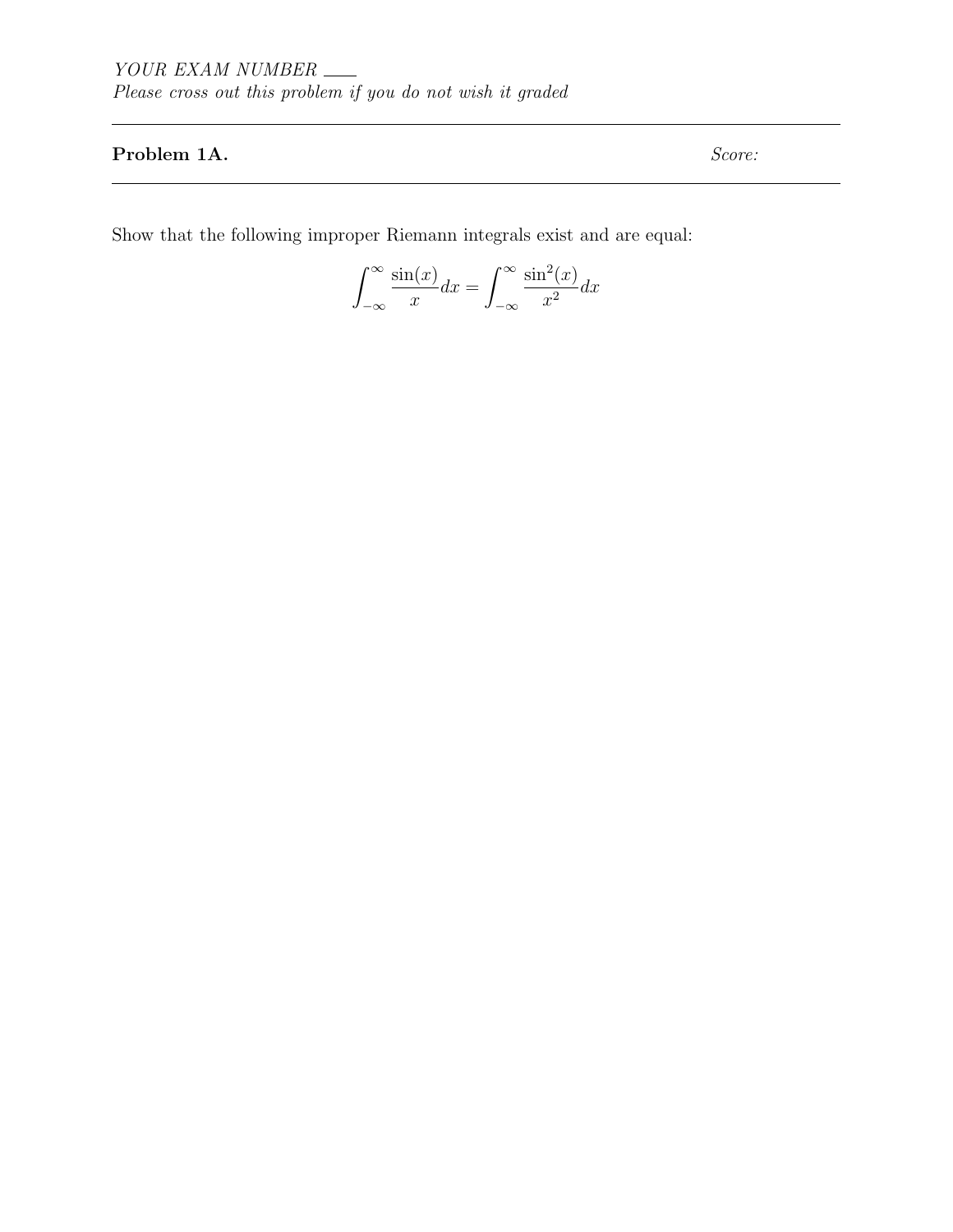# Problem 2A. Score:

Suppose f is a function from the reals to the reals satisfying  $2f(x) = f(2x)$  for all x.

- (a) Prove that if  $f$  is differentiable at 0 then  $f$  is linear.
- (b) Give an example of such a function  $f$  that is continuous but not linear.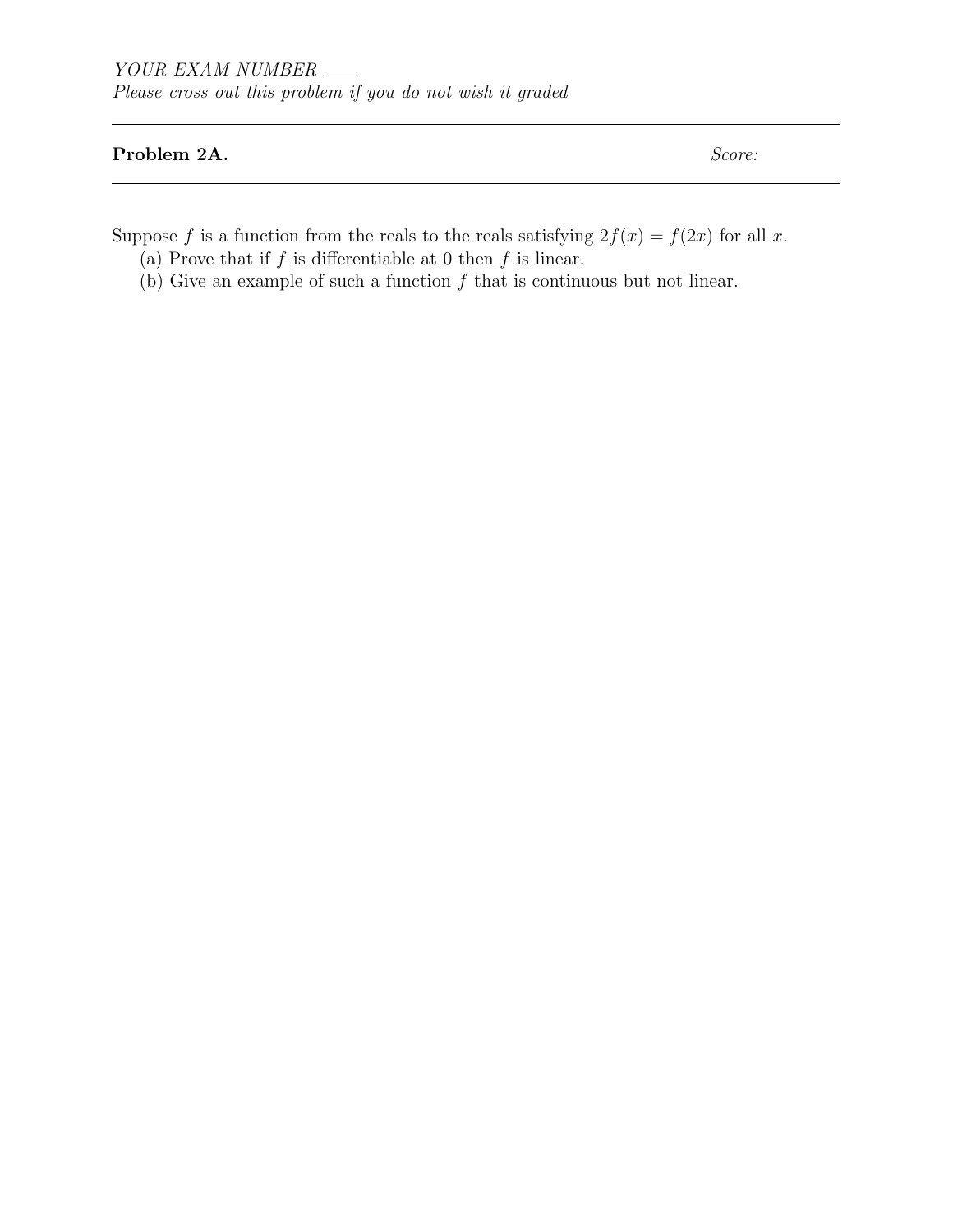# Problem 3A. Score:

Suppose we have a continuous positive function  $f : (0, \pi) \to (0, \infty)$  such that for all  $x, y \in$  $(0, \pi)$  we have

$$
\int_{x}^{y} \frac{f(x)f(y)}{f^{2}(t)} dt = \sin(y - x).
$$

- (a) Show that  $sin(z x) f(y) = sin(y x) f(z) + sin(z y) f(x)$ .
- (b) Find all possibilities for  $f$ .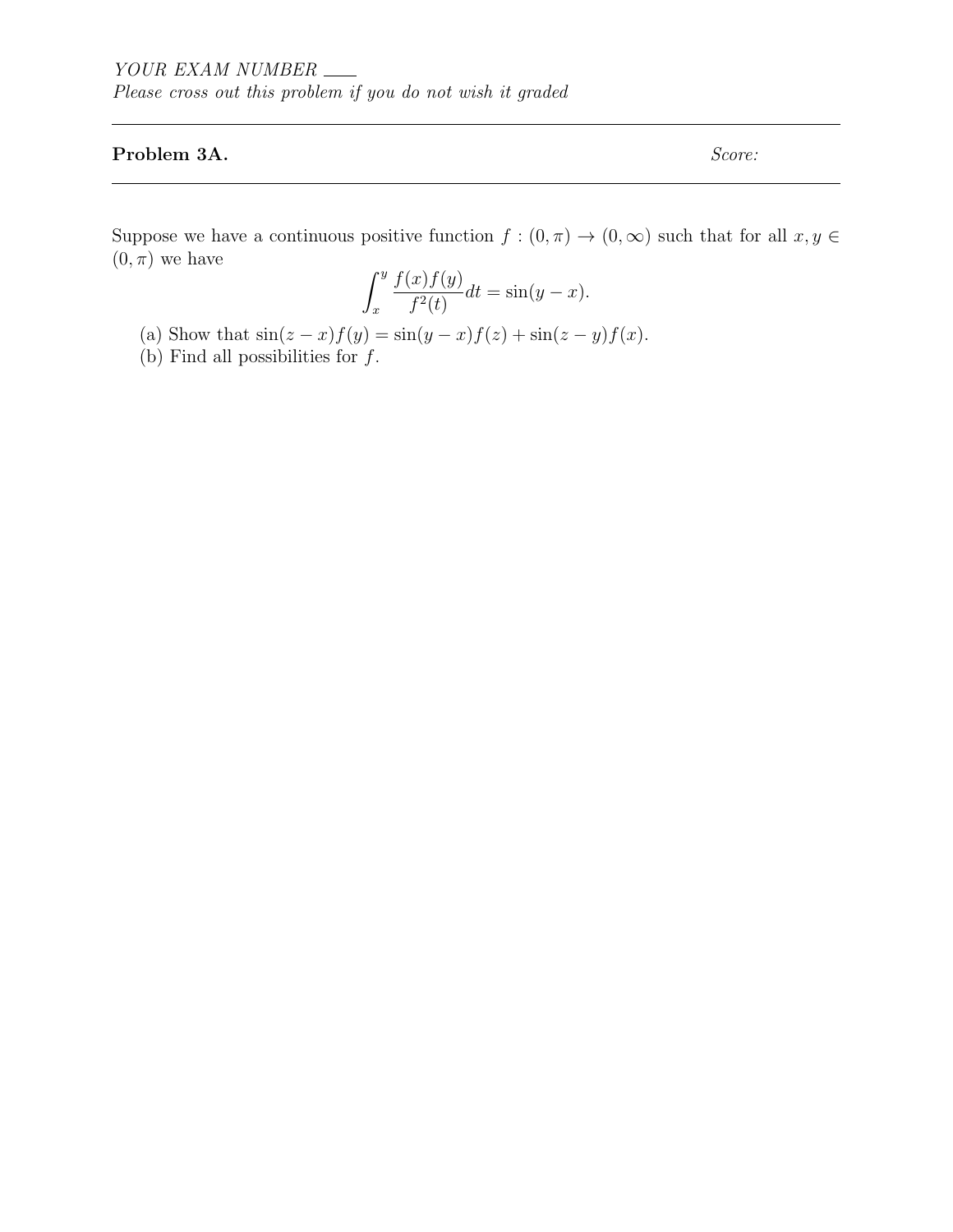# Problem 4A. Score:

The Weierstrass zeta function  $\zeta$  is a meromorphic function satisfying

- $\zeta(z+\omega_1) = \zeta(z) + \eta_1$
- $\zeta(z+\omega_2) = \zeta(z) + \eta_2$
- The singularities of  $\zeta$  are poles of residue 1 at the points  $m\omega_1 + n\omega_2$  for  $m, n \in \mathbb{Z}$

Here  $\omega_1, \omega_2, \eta_1, \eta_2$  are complex constants with  $\omega_2/\omega_1$  not real. Use Cauchy's residue theorem to prove Legendre's relation  $\omega_2 \eta_1 - \omega_1 \eta_2 = \pm 2\pi i$  and express the sign in terms of  $\omega_1$  and  $\omega_2$ .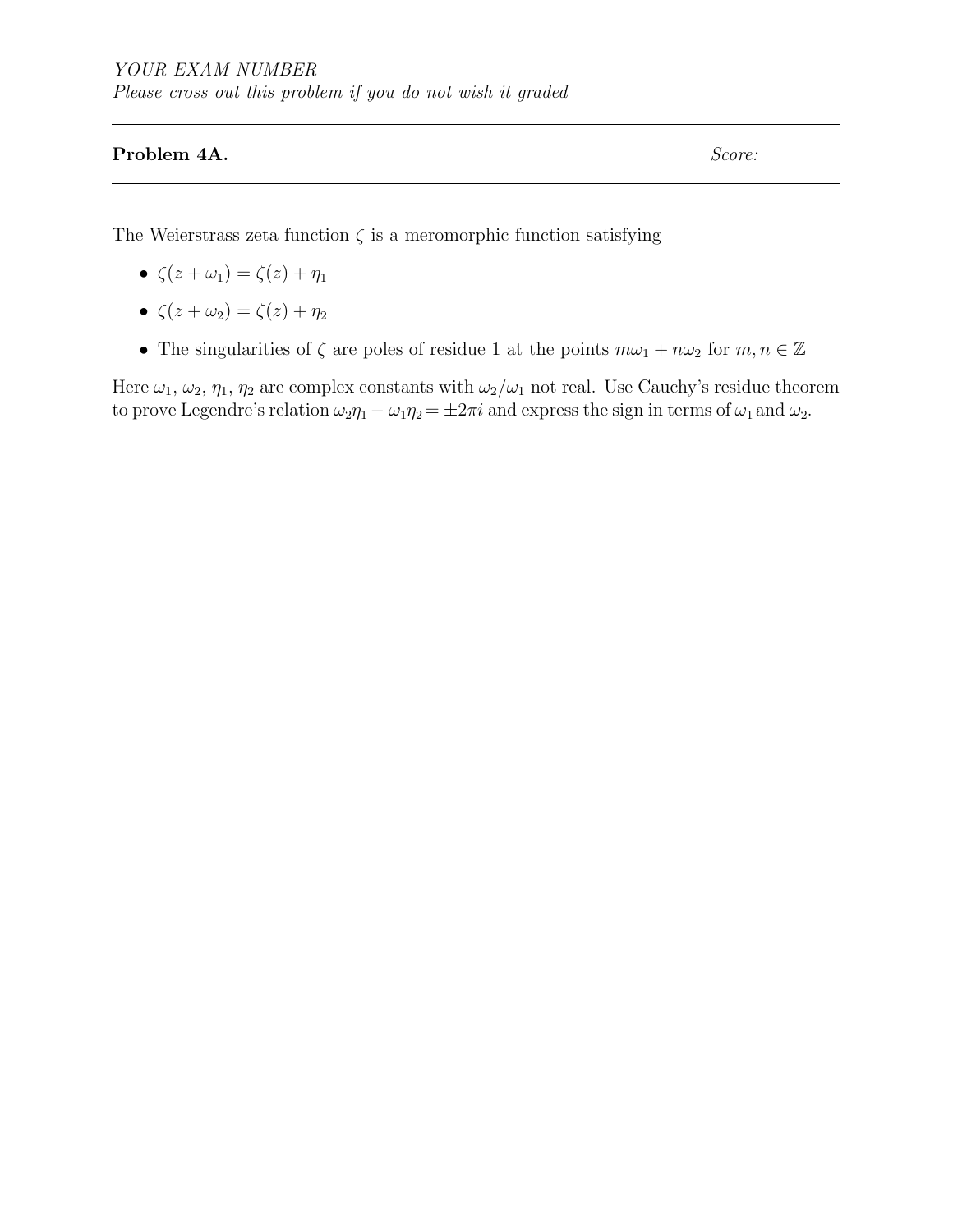# Problem 5A. Score:

Suppose the coefficients of the power series

$$
\sum_{n=0}^{\infty} a_n z^n
$$

are given by the recurrence relation

$$
a_0 = 1, \ a_1 = -1, \ 3a_n + 4a_{n-1} - a_{n-2} = 0, \ n = 2, 3, \dots
$$

Find the radius of convergence of the series and the function to which it converges in its disc of convergence.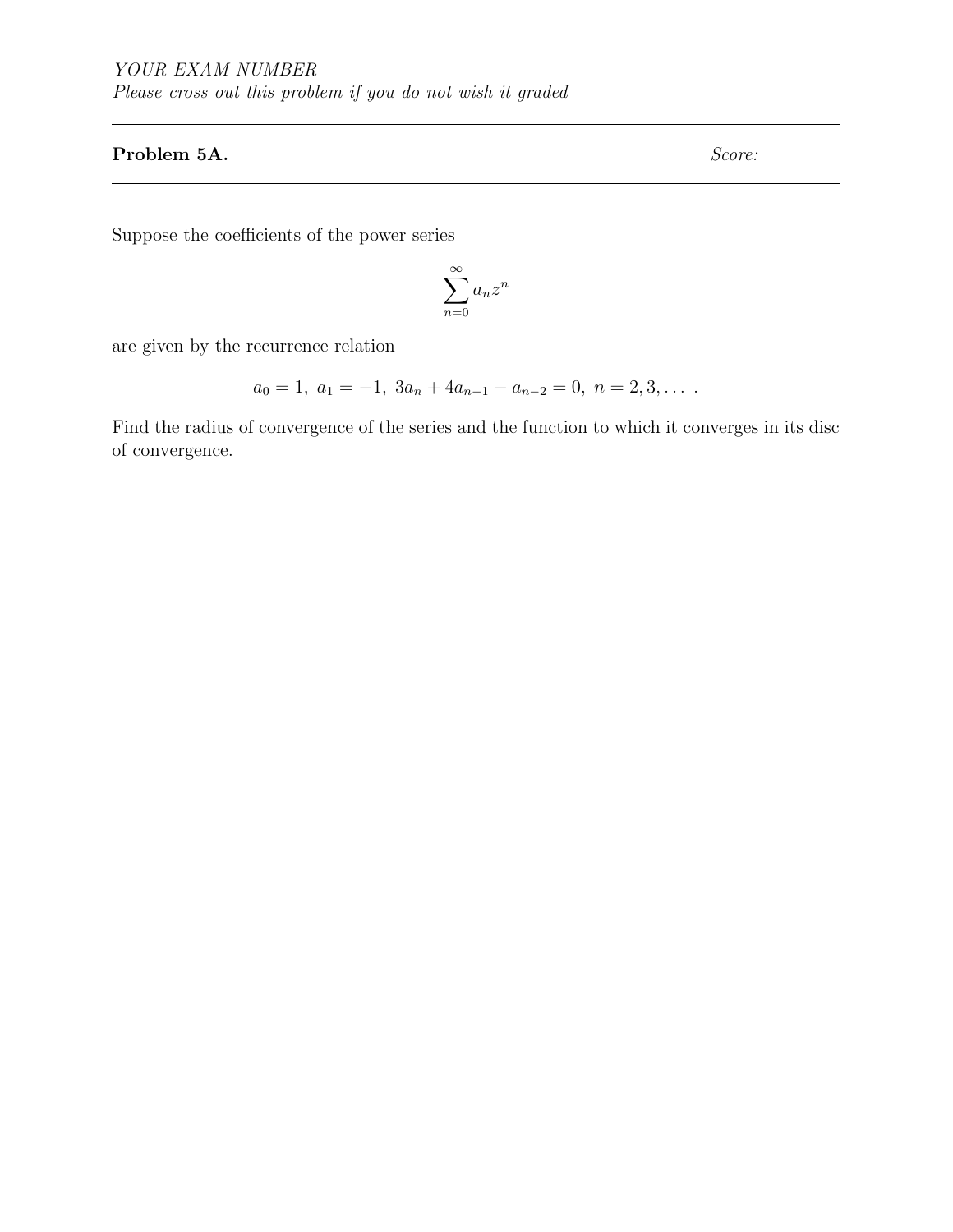## Problem 6A. Score:

Let A be an  $n \times n$  matrix over the complex numbers. Let  $e^A = 1 + A + A^2/2 + \cdots + A^m/m! + \cdots$ . Show this series converges and  $\det(e^A) = e^{Tr(A)}$ .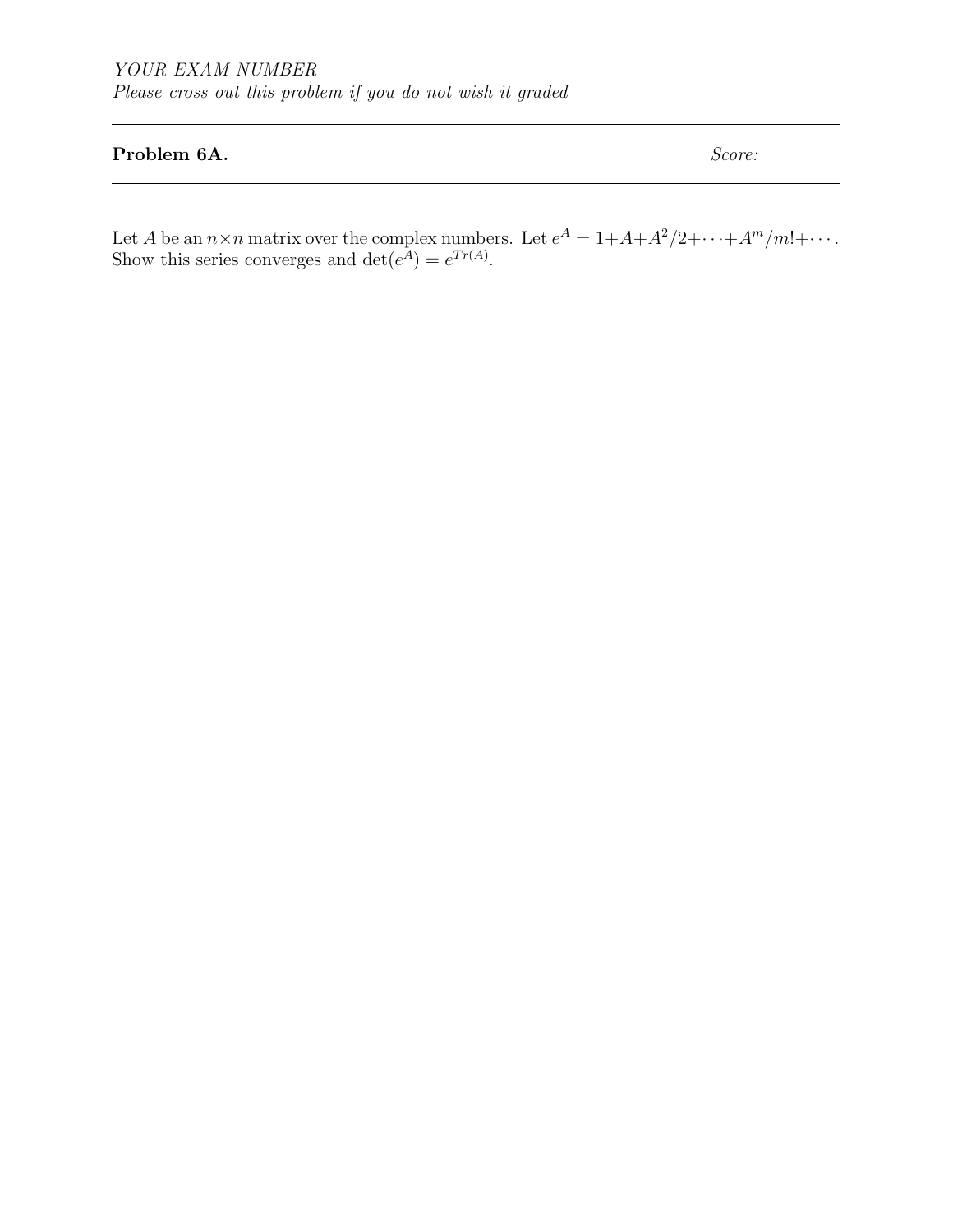### Problem 7A. Score:

Given two vectors x and y in  $\mathbb{R}^n$  with  $||x||_2 = ||y||_2$ , construct an orthogonal matrix Q such that  $Qx = y$ . Can there be such a matrix if  $||x||_2 \neq ||y||_2$ ?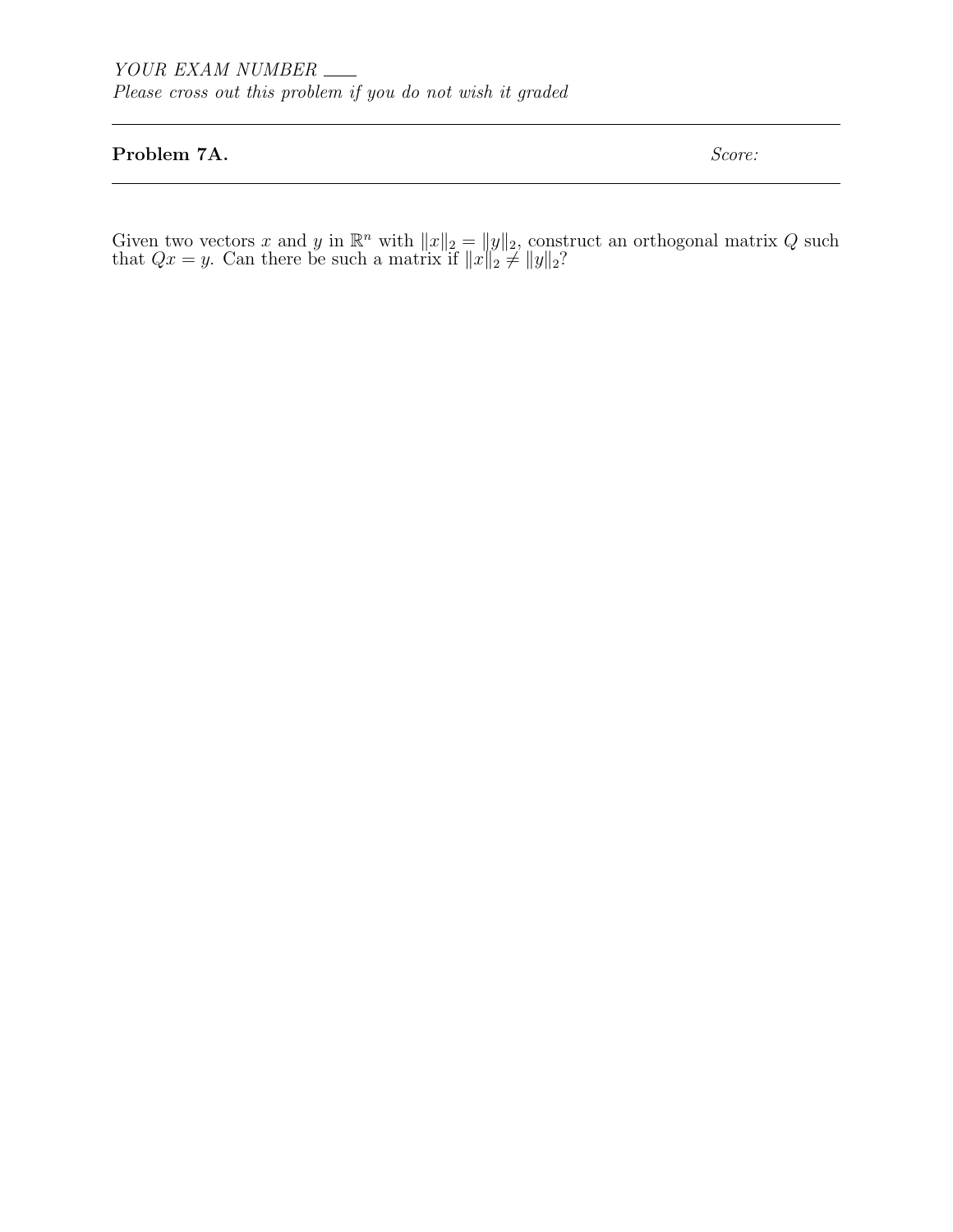# Problem 8A. Score:

Show that for each integer  $p\geq 0$  the sum

$$
S_p(n) = \sum_{k=0}^{n} k^p
$$

is a polynomial of degree  $p + 1$  in the variable *n*.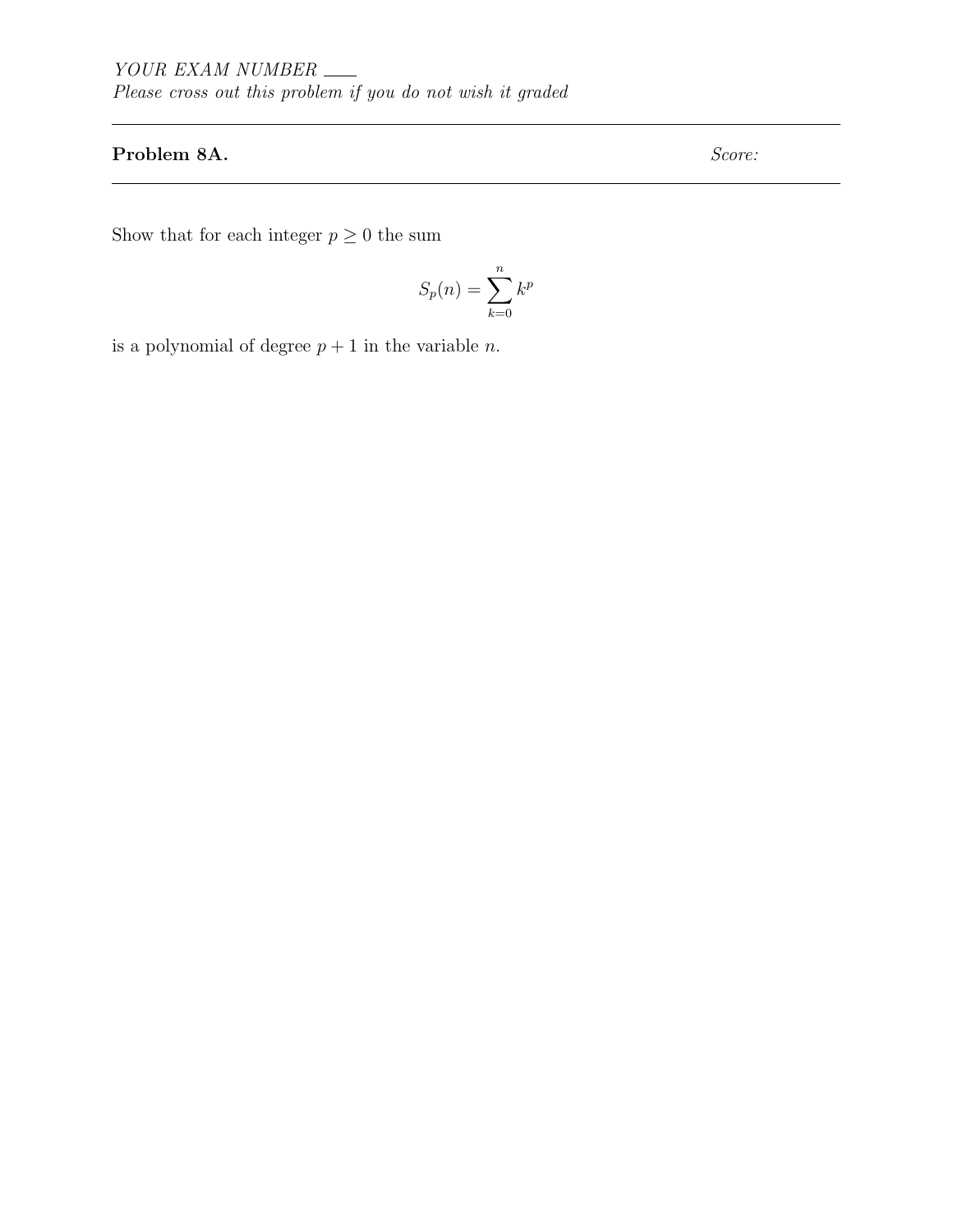## Problem 9A. Score:

The Bell number  $P_n$  is the number of partitions of a set of n elements into disjoint nonempty subsets, so for example  $\{1, 2, 3\} = \{1\} \cup \{2\} \cup \{3\} = \{1, 2\} \cup \{3\} = \{2, 3\} \cup \{1\} = \{1, 3\} \cup \{2\}$ and  $P_3 = 5$ . Show that

$$
\frac{P_n}{n!} \to 0
$$

as  $n \to \infty$ .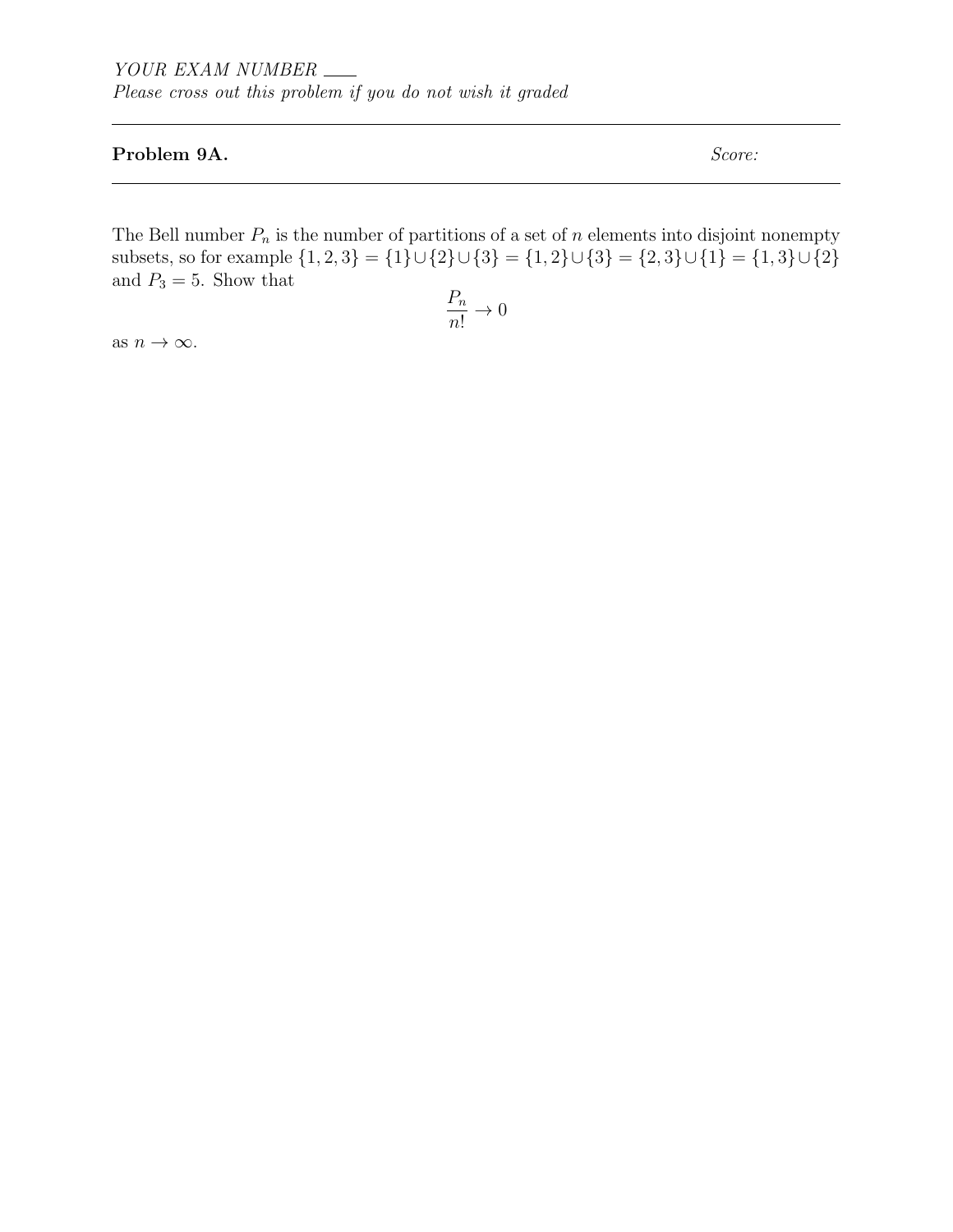Department of Mathematics, University of California, Berkeley

# YOUR 1 OR 2 DIGIT EXAM NUMBER

# GRADUATE PRELIMINARY EXAMINATION, Part B Spring Semester 2017

- 1. Please write your 1- or 2-digit exam number on this cover sheet and on all problem sheets (even problems that you do not wish to be graded).
- 2. Indicate below which six problems you wish to have graded. Cross out solutions you may have begun for the problems that you have not selected.
- 3. Extra sheets should be stapled to the appropriate problem at the upper right corner. Do not put work for problem p on either side of the page for problem q if  $p \neq q$ .
- 4. No notes, books, calculators or electronic devices may be used during the exam.

### PROBLEM SELECTION

Part B: List the six problems you have chosen:

 $, \,\, \underline{\hspace{1.5cm}}\, \,\, , \,\, \underline{\hspace{1.5cm}}\, \,\, , \,\, \underline{\hspace{1.5cm}}\, \,\, , \,\, \underline{\hspace{1.5cm}}\, \,\, , \,\, \underline{\hspace{1.5cm}}\, \,\, , \,\, \underline{\hspace{1.5cm}}\, \,\, , \,\, \underline{\hspace{1.5cm}}\, \,\, , \,\, \underline{\hspace{1.5cm}}\, \,\, , \,\, \underline{\hspace{1.5cm}}\, \,\, , \,\, \underline{\hspace{1.5cm}}\, \,\, , \,\, \underline{\hspace{1.5cm}}\, \,\,$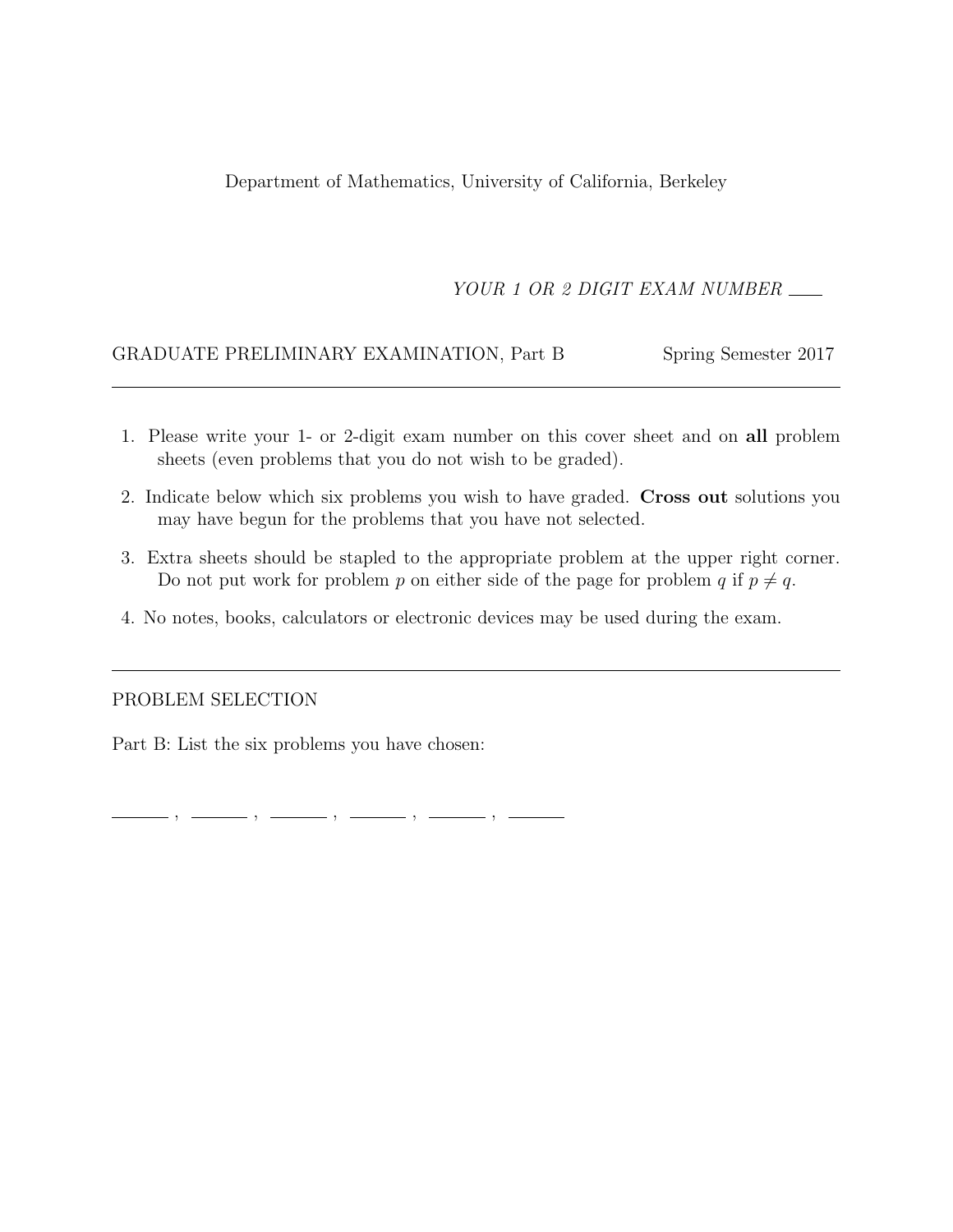## Problem 1B. Score:

Find all differentiable functions  $f : \mathbb{R} \to \mathbb{R}$  with the property that

$$
f'(x) = \frac{f(x+h) - f(x-h)}{2h}
$$

for all  $x \in \mathbb{R}$  and all  $h \neq 0$ . (Hint: multiply both sides by 2h.)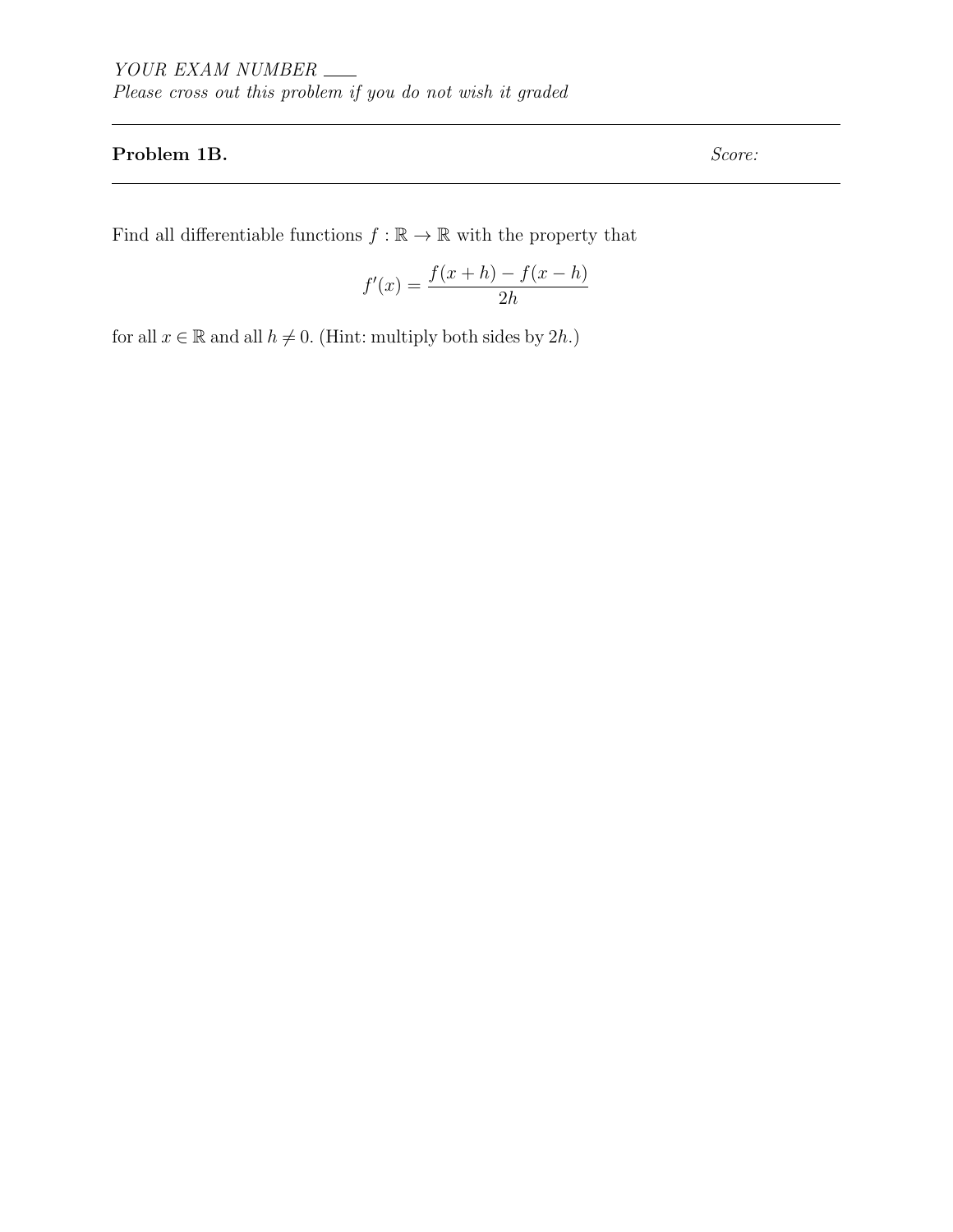## Problem 2B. Score:

Suppose  $f : [-1,1] \to \mathbb{C}$  is a continuous complex-valued function, and for all non-negative integers n

$$
\int_{-1}^{1} x^n f(x) dx = 0.
$$

Prove that  $f = 0$ .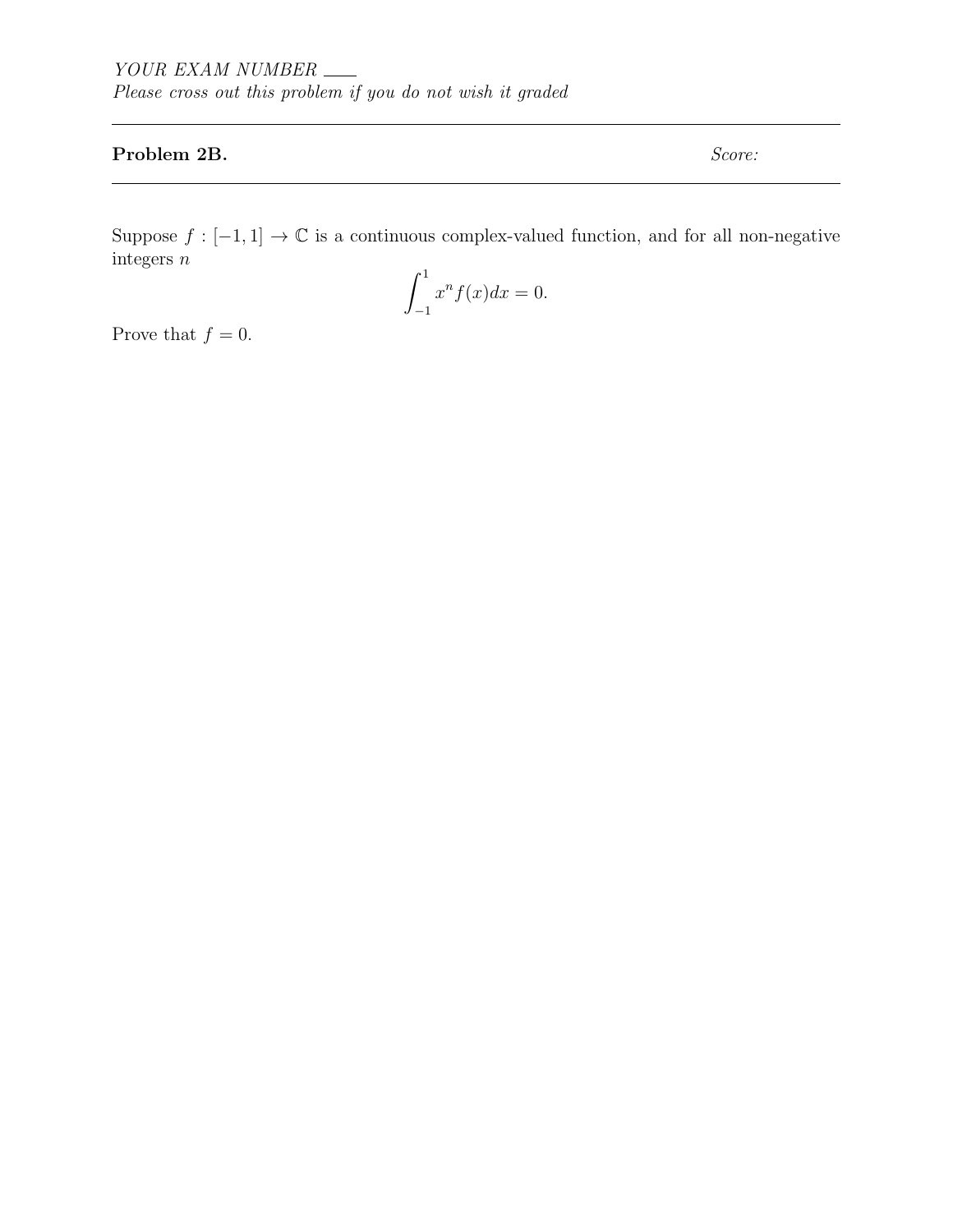### Problem 3B. Score:

The error of a quadrature rule with  $p+1$  distinct points  $x_j$ , weights  $w_j$  is

$$
E_p(f) = \int_a^b f(x)dx - \sum_{j=0}^p w_j f(x_j).
$$

Suppose that  $E_p(f) = 0$  whenever f is a polynomial of degree  $\leq q$ . Show that  $q \leq 2p + 1$ and if  $q \ge 2p$  then  $w_j > 0$  for all j.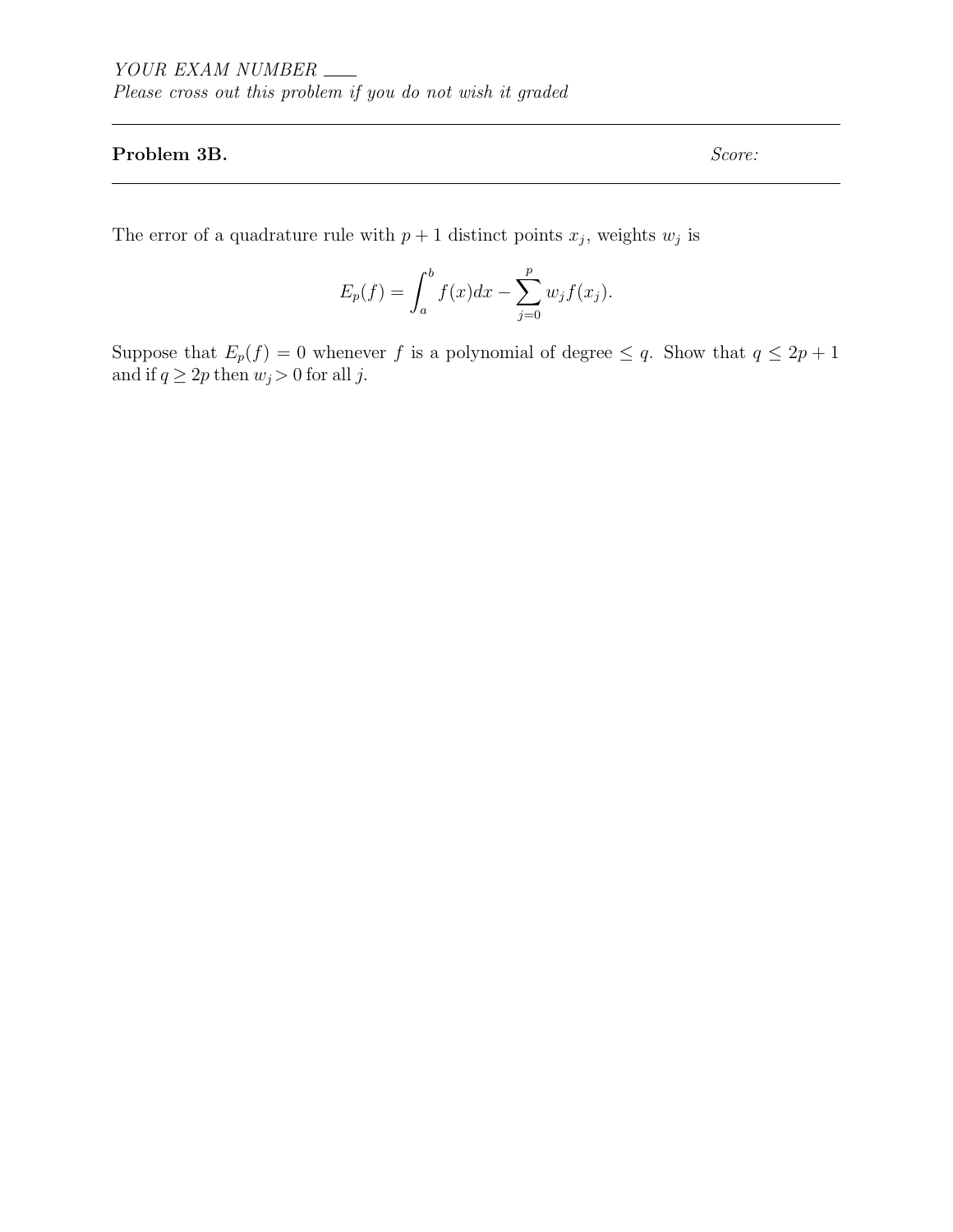### Problem 4B. Score:

Given *n* distinct points  $z_j \in \mathbb{C}$  and *n* values  $f_j \in \mathbb{C}$ , show that there is a unique polynomial P of degree at most  $n-1$  such that

 $P(z_j) = f_j$ 

for  $1 \leq j \leq n$ .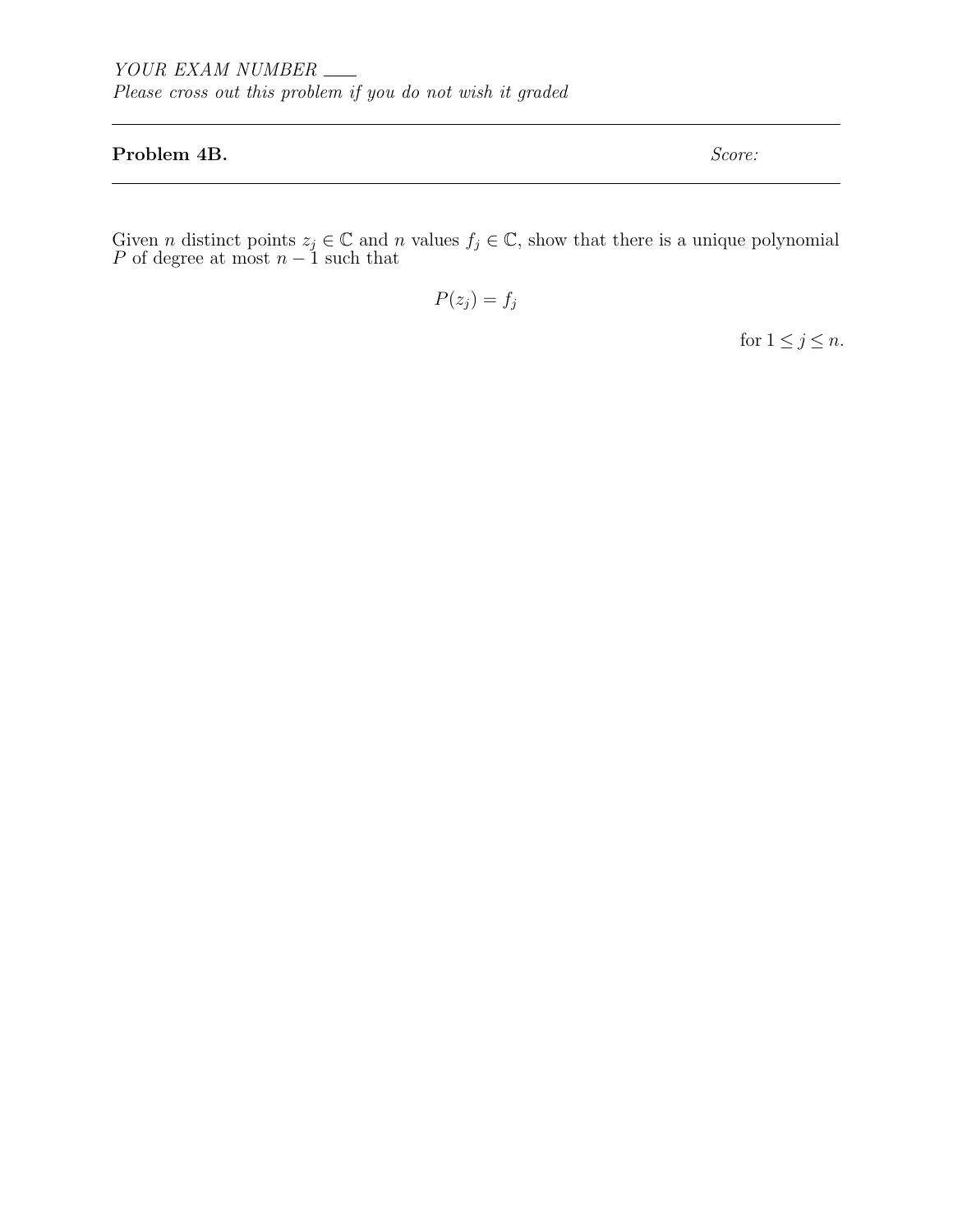# Problem 5B. Score:

Write all values of  $i^i$  in the form  $a + bi$ .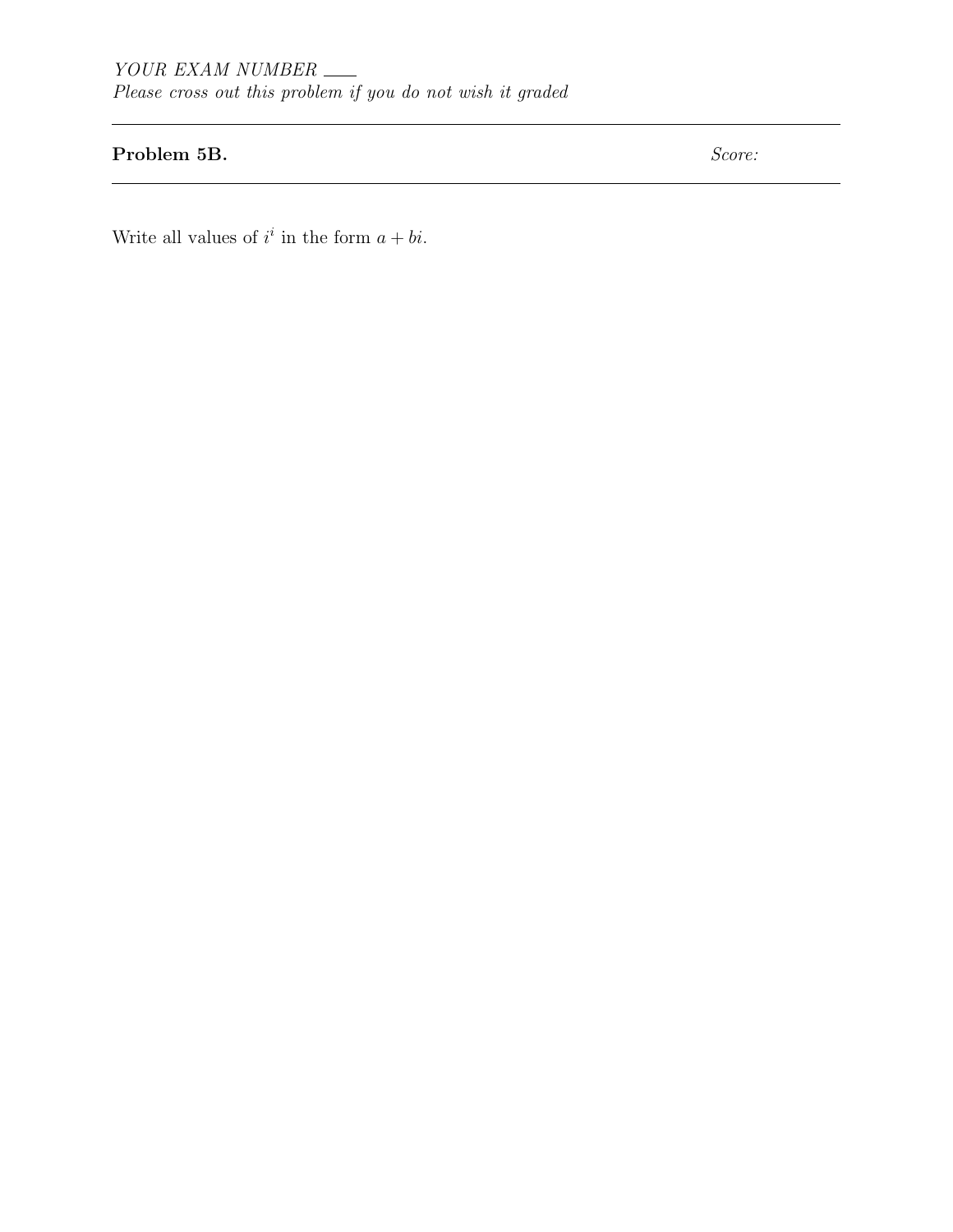#### Problem 6B. Score:

Let  $D$  be the unit disk in the complex plane  $\mathbb{C},$   $f:D\rightarrow\mathbb{C}$  an analytic function with

 $|f^{(k)}(0)| \leq M$ 

for all  $k \geq 0$ , and let  $t_p \in D$ ,  $s_p \in D$  for  $1 \leq p \leq n$ . For each  $n \geq 1$  define  $A_{ij} = f(t_i s_j)$  for  $1 \leq i, j \leq n$ . For each  $r \geq 1$  find an  $n \times n$  matrix B with rank  $\leq r$  and

$$
|A_{ij} - B_{ij}| \le \frac{2M}{r!}
$$

for  $1 \leq i, j \leq n$ .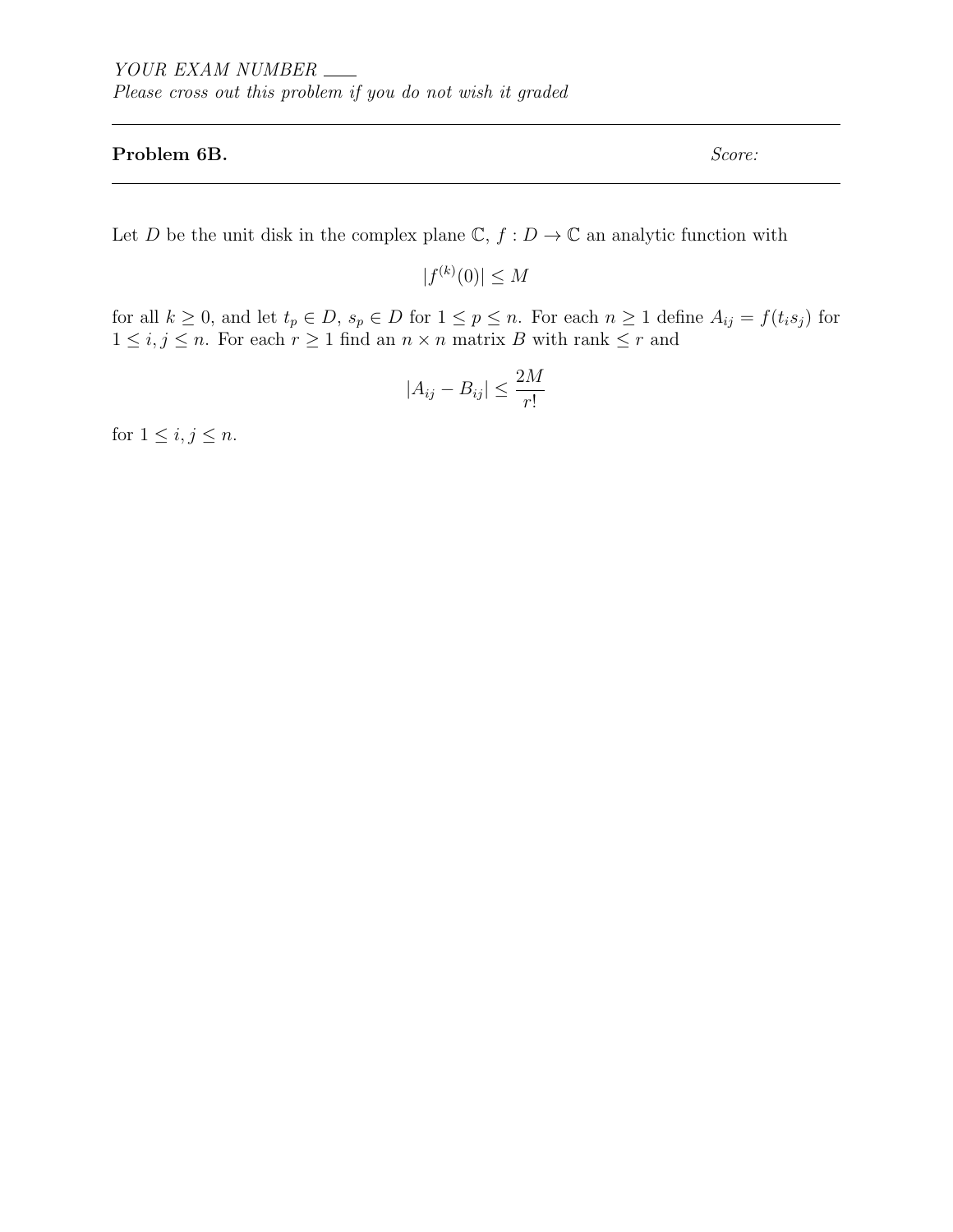### Problem 7B. Score:

Suppose  $R$  is an invertible upper triangular complex matrix and  $A$  is symmetric. Find an explicit formula for the entries of the upper triangular matrix  $E$  satisfying

$$
E^T R + R^T E = A
$$

and show that your solution is unique. Hint: Multiply by  $R^{-1}$  and  $R^{-1}$ .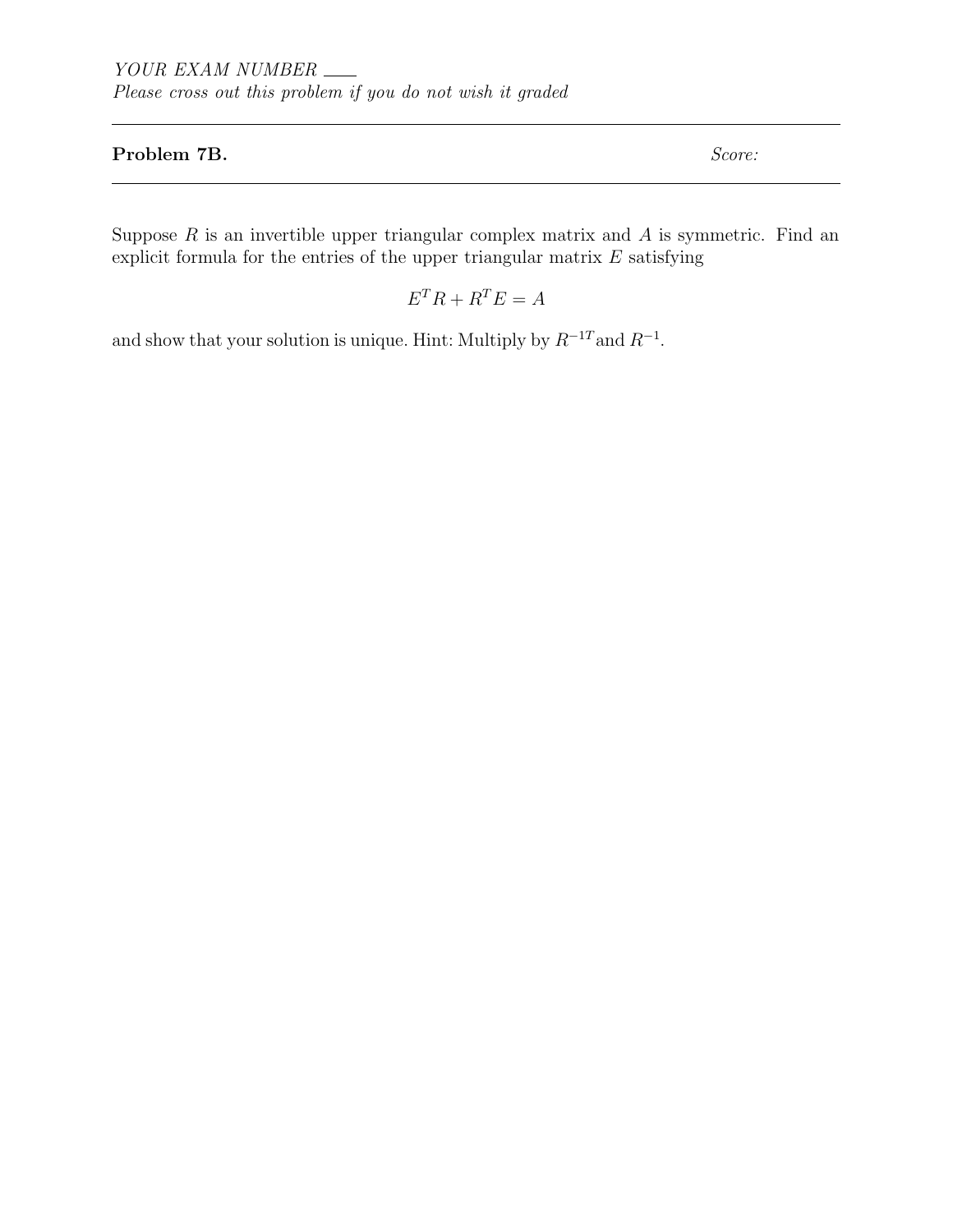### Problem 8B. Score:

Find a product of cyclic groups of prime power order isomorphic to  $(\mathbb{Z}/1000000\mathbb{Z})^*$  (the group of units of the ring of integers mod 1000000).